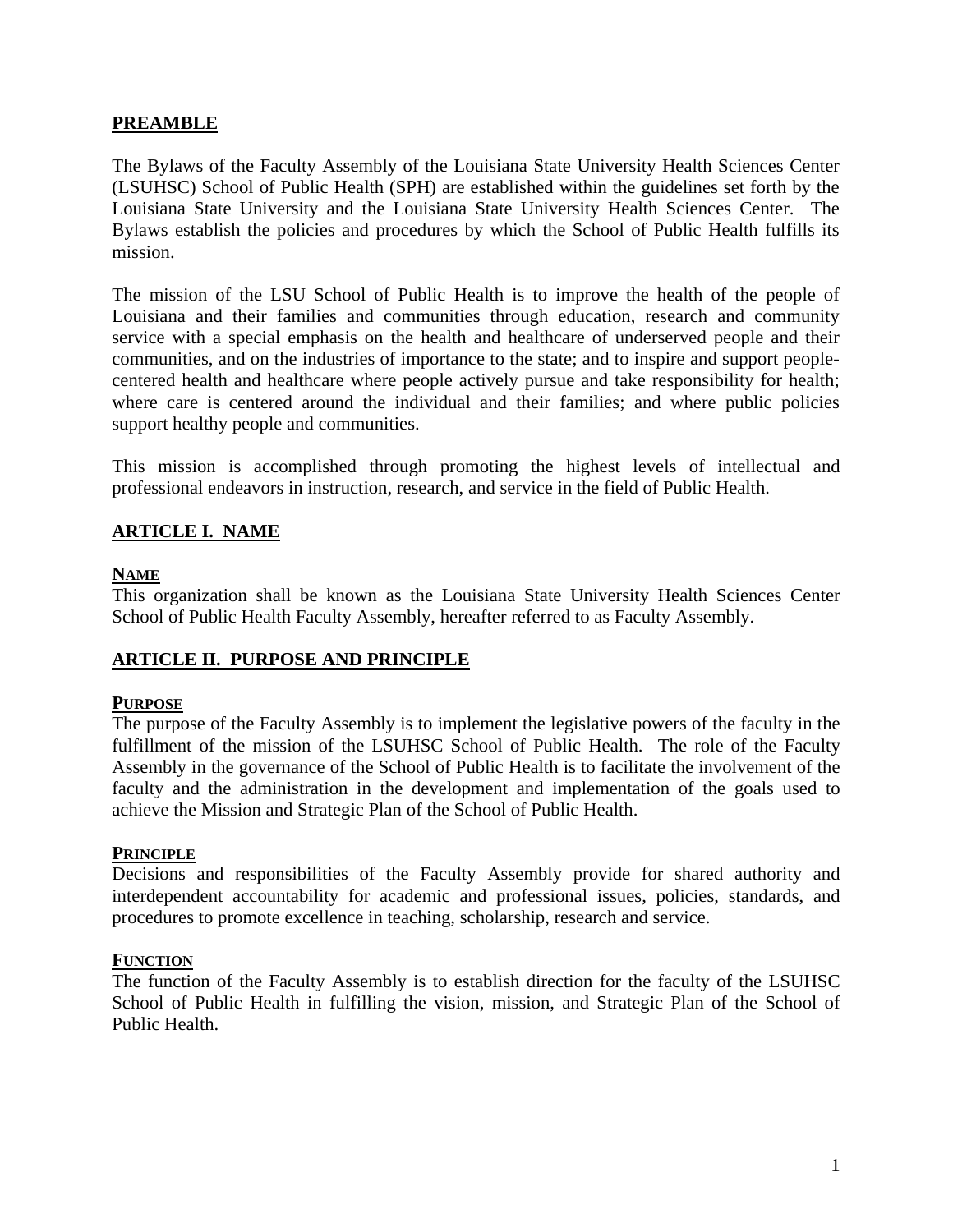## **The general functions of the Faculty Assembly are as follows:**

The Assembly shall serve as the representative voice of the faculty, providing a means of communication among faculty members, and between the faculty and the Dean and Administration of LSUHSC School of Public Health. The Assembly shall review the governance of the School of Public Health, and make recommendations and approve changes in existing policies or the establishment of new policies relating to the LSUHSC School of Public Health brought to the Assembly for consideration by the dean or by its own members. In this regard, the Faculty Assembly shall create committees and convene the faculty to:

- 1. Determine policies for admission, progression, and graduation of students.
- 2. Establish educational policies and standards of instruction.
- 3. Plan, implement and evaluate curricula in all educational programs.
- 4. Establish policies/procedures for faculty appointment, promotion and tenure.
- 5. Promote student and faculty interests.
- 6. Promote public health scholarship in education, research, service, and practice.
- 7. Evaluate and approve by vote any significant changes proposed by committee or individual faculty members.
- 8. Review and revise School of Public Health Bylaws.

# **ARTICLE III. MEMBERSHIP**

## **MEMBERS**

All eligible faculty members are automatically granted membership in the faculty assembly and are invited and encouraged to participate. All academic faculty employed 75% or greater appointed to the School of Public Health and having the rank of instructor or above shall be voting members of the Faculty Assembly. Adjunct, gratis, and part-time faculty (74% or less) are non-voting members of the organization, but may speak to any issue. The President of the LSU System and the Chancellor of the Health Sciences Center are ex-officio, non-voting members. Ex-officio members of the Faculty Assembly and Standing Committees are nonvoting, unless otherwise specified in the Bylaws.

Meetings are open to all voting and non-voting members except for closed sessions or meetings of the Executive Board.

## **Delegates**

Delegates are established to provide a mechanism for establishing a quorum while also ensuring broad representation. Quorum is two thirds of the delegates.

## **Election of the Delegates**

All members of the Assembly shall be eligible for election as Delegates with the exception of the Dean, the Associate Dean, and Academic Program Chairpersons. Each year one-third of the Delegates of the Assembly shall be elected. One delegate will be selected from each Academic Program and each Service/Research Program having no academic faculty that would otherwise represent them, according to the rules established by the elections committee.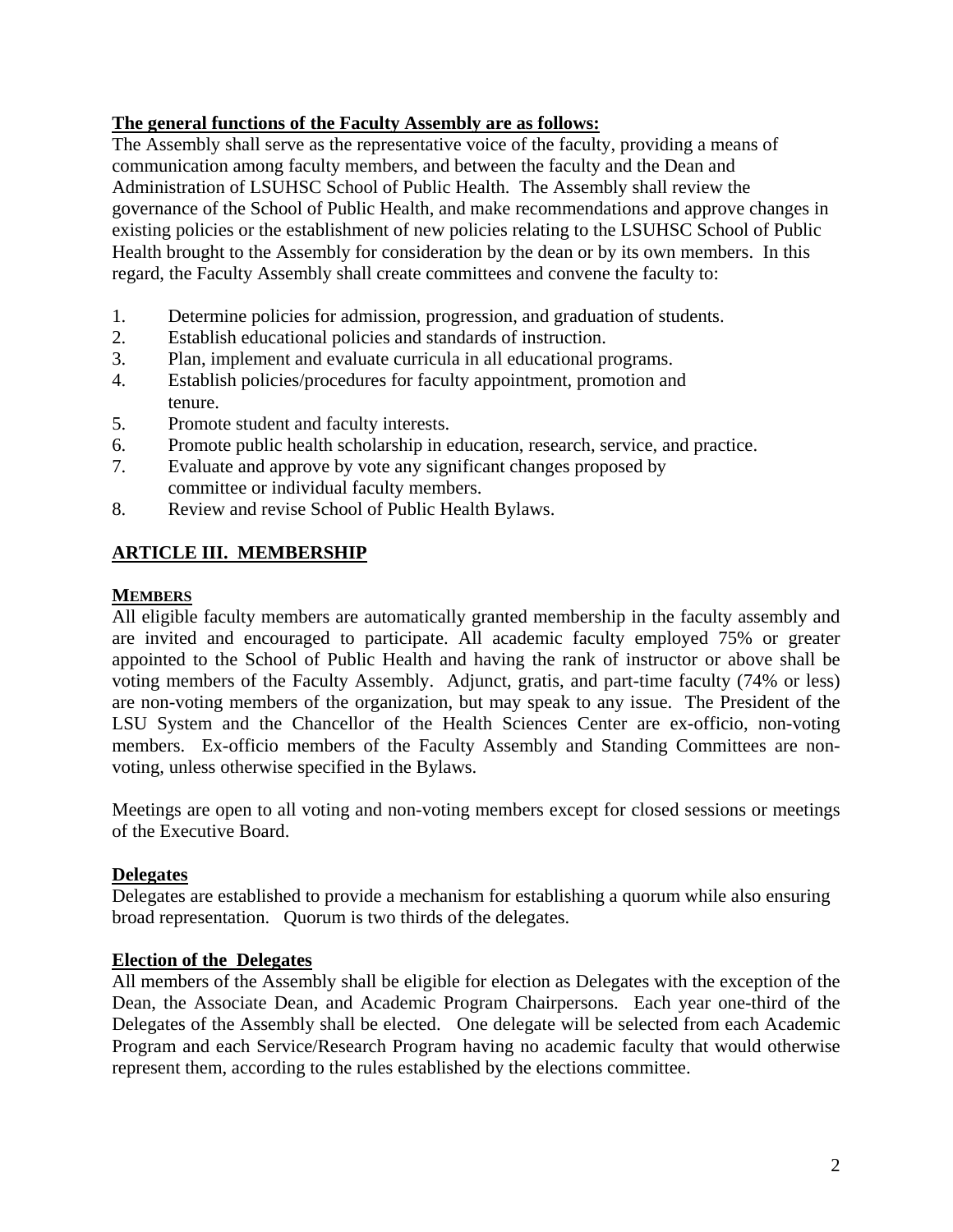Each Delegate shall serve for two years or until their successor is elected, and their terms of office shall begin on July 1. Delegates are required to attend Faculty Assembly meetings. If a Delegate cannot attend a meeting, the Delegate may give proxy in writing to another member of the Faculty Assembly.

A Delegate may forfeit his/her elected office as a Delegate if that Delegate is absent from fifty percent of the regularly scheduled meetings within an academic year and has not given proxy. The Secretary may request that the program members dismiss the Delegate and elect a new Delegate.

# **ARTICLE IV. OFFICERS**

## **OFFICERS**

The officers of the Faculty Assembly will consist of the President, President-Elect, Secretary and Immediate Past President. Together, these four officers shall constitute the Executive Board. Officers of the Faculty Assembly will be elected from the voting members who have been on the faculty of the LSUHSC School of Public Health for a minimum of one year. All members of the Assembly shall be eligible for election as Officers if they have been on the faculty of the School of Public Health for a minimum of one year, with the exception of the Dean, the Associate Dean, and Academic Program Chairpersons, who are not eligible. A term for each officer is two (2) fiscal years, unless otherwise specified in the Bylaws. The fiscal year begins July 1 and ends June 30 of the following year. Each officer holds office for 2 years and may not serve more than one term consecutively. Each officer of the Faculty Assembly may hold only one office at a time.

## **President**

A. The President-Elect of the Faculty Assembly will become the President in evennumbered years.

- B. The duties of the President are:
	- 1. Represents the faculty in its dealings with the Administration of the School of Public Health.
	- 2. Reports to and communicates with the faculty on all matters affecting its interests.
	- 3. Represents the faculty on the Administrative Council.
	- 4. Calls the Faculty Assembly meetings.
	- 5. Advises faculty of the meetings at least two (2) weeks in advance so that the faculty may request items to be placed on the agenda.
	- 6. Prepares the agenda for the secretary to circulate.
	- 7. Presides over the Faculty Assembly meetings.
	- 8. Collaborates with the Dean to arrange meetings of the total faculty at least once per semester/term (3 per year).
	- 9. Authenticates, by signature when necessary, all acts, orders, and proceedings of the Faculty Assembly
	- 10. Follows parliamentary procedures based on the current edition of Robert's Rules of Order.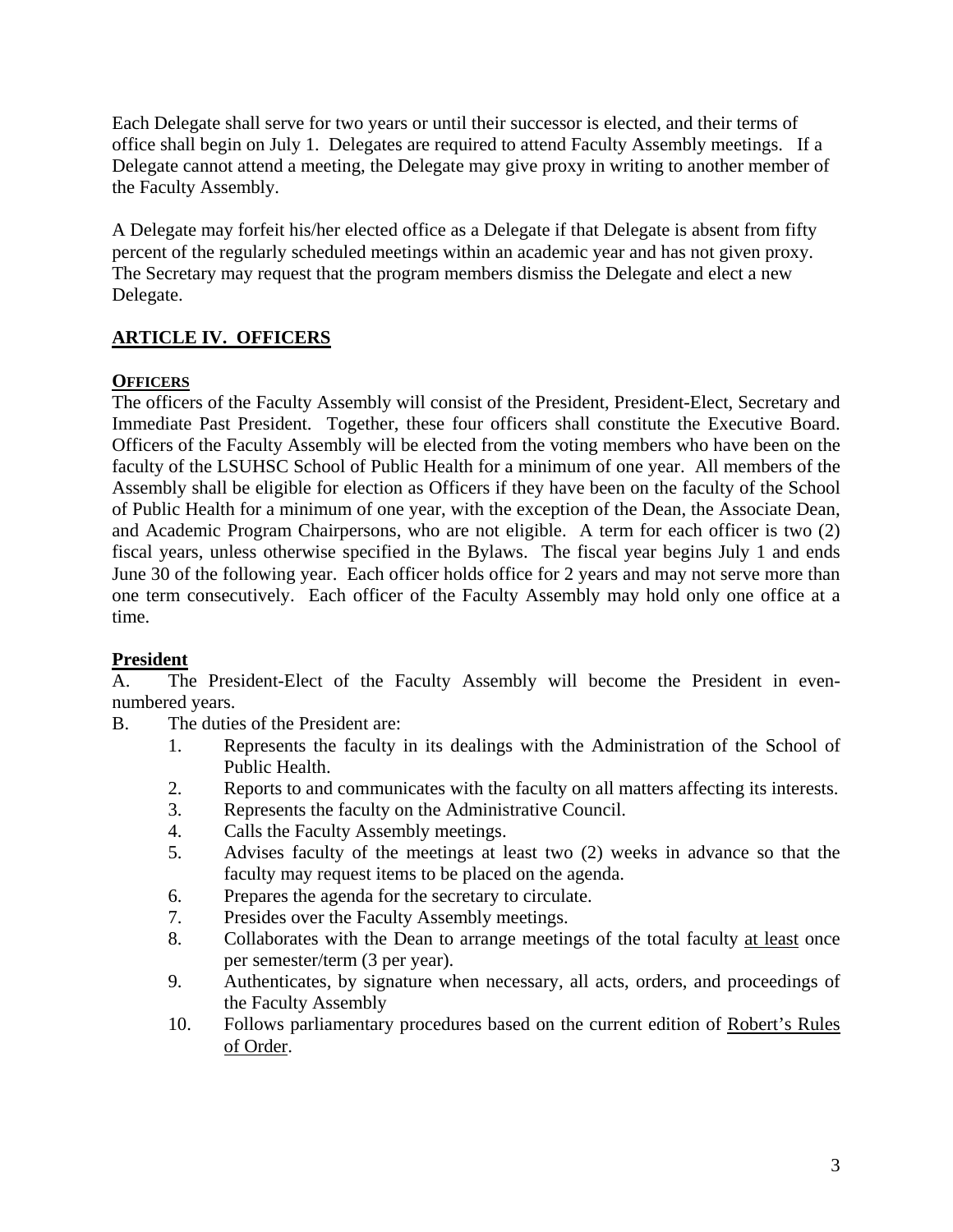## **President-Elect**

- A. The President-Elect of the Faculty Assembly will be elected in the second year of the President's term and has a term of one year.
- B. The duties of the President-Elect are:
	- 1. Assumes the responsibilities of the President in the absence of or at the request of the President.
	- 2. Has joint responsibility with the secretary for counting all votes in regular and special election voting.
	- 3. Notifies faculty of the results of all elections.
	- 4. Introduces new faculty members to the mission and purpose of the Faculty Assembly and its Standing Committees.
	- 5. Determines that a quorum is present prior to a vote.
	- 6. Assumes other duties as delegated by the President.
	- 7. Assumes the responsibilities of the President at the end of the current President's term.

## **Secretary**

- A. The secretary of the Faculty Assembly will be elected in even numbered years.
- B. The duties of the secretary are:
	- 1. Circulates an agenda one week prior to each meeting.
	- 2. Reviews and signs minutes of the Faculty Assembly prepared by non-faculty secretary assigned by the Dean.
	- 3. Directs the non-faculty secretary to distribute minutes of meetings to faculty.
	- 4. Validates and maintains current lists of voting and non-voting members of the Faculty Assembly.
	- 5. Has joint responsibility with the President-Elect for counting all votes in regular and special election voting.
	- 6. Notifies the President and faculty of results of votes.
	- 7. Maintains a permanent and official file of all proceedings of the Faculty Assembly in the Dean's office.
	- 8. Prepares an annual report, which shall be available to all Faculty Assembly members and shall be forwarded to the Dean's office for archival. This report will include a listing of all individuals elected to service.

# **Past President**

- A. The individual filling the office of President shall, upon completion of his/her term, serve as Past President for one year to provide continuity to the Executive Board.
- B. The duties of the Past President are:
	- 1. Assumes the responsibilities of the President in the absence of or at the request of the President.
	- 2. Has joint responsibility with the secretary for counting all votes in regular and special election voting.
	- 3. Notifies faculty of the results of all elections.
	- 4. Introduces new faculty members to the mission and purpose of the Faculty Assembly and its Standing Committees.
	- 5. Determines that a quorum is present prior to a vote.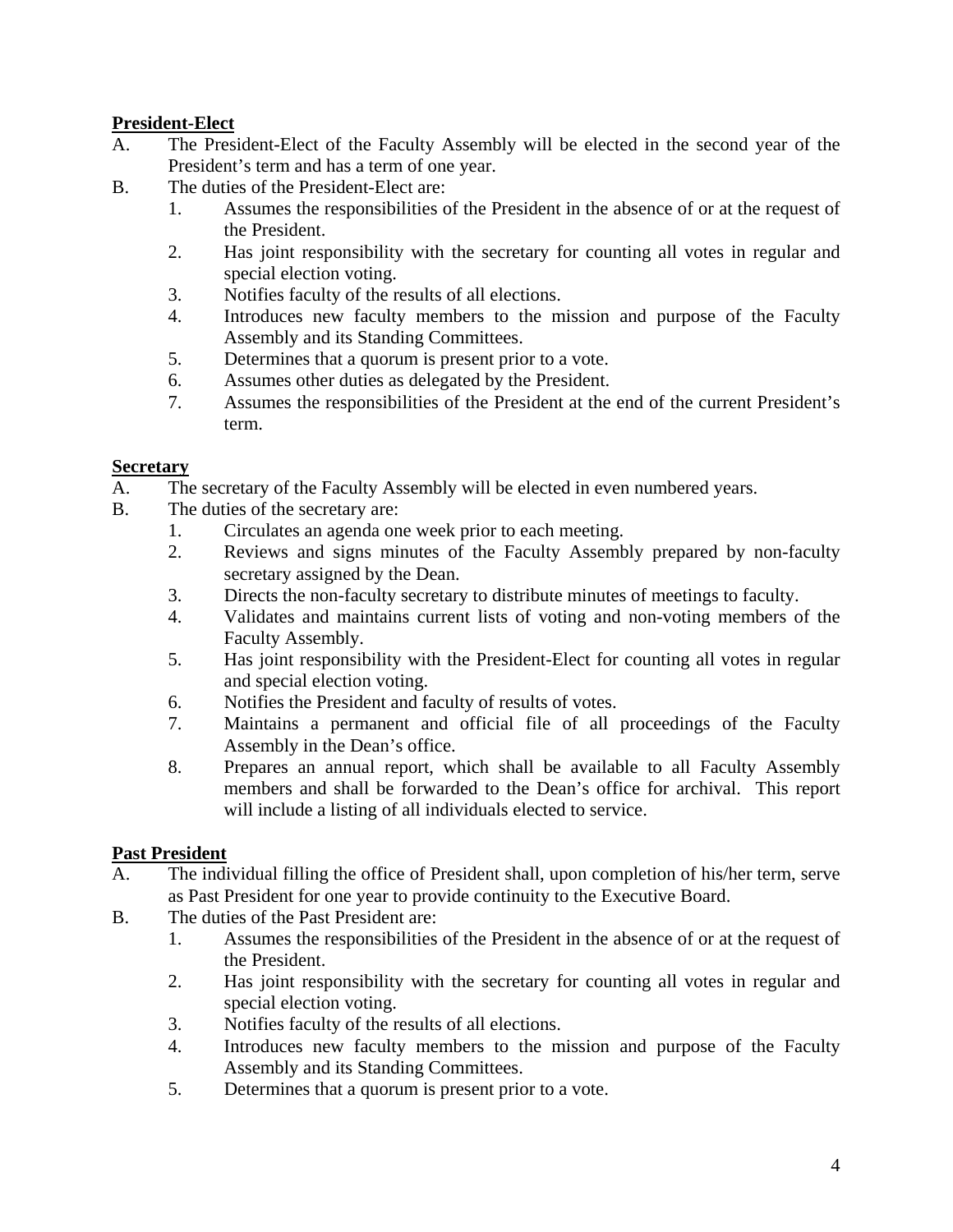6. Assumes other duties as delegated by the President.

## **ARTICLE V. MEETINGS**

#### **REGULAR MEETINGS**

Meetings of the Faculty Assembly will be held bimonthly on odd-numbered months. The meetings will be held in place of the second Wednesday SPH Conference of these months.

This will ensure accordance with Regulations of the Board of Supervisors of the Louisiana State University Chapter I Section 1-2.3c, which requires a minimum of three meetings annually.

#### **SPECIAL MEETINGS**

Special meetings of the Faculty Assembly may be called by the Dean or President at any time. A special meeting may be called upon written petition of one fourth or more of the voting faculty. The purpose of the requested meeting will be specified at the time of the petition. The President will convene the special meeting within two weeks of receipt of the petition. The subject of the petition will be the first item of business. Other business may be considered during a special meeting only with approval of the members of the faculty present.

#### **QUORUM**

Two thirds of the delegates constitutes a quorum.

#### **VOTING**

In the presence of a quorum, a decision of the majority of the members voting is considered to be the action of the faculty. Voting may take place by hand or voice vote during regular or special meetings of the Faculty Assembly. Secret ballot may be used when determined appropriate by the President-Elect/Past President.

#### **PROXY**

Written authorization given by a delegate to another Faculty Assembly member to act in their place as their agent and/or substitute. Representation proxy is defined as the substitute's presence at a scheduled meeting in which the delegate is unable to attend. Voting proxy is defined as the agent's ballot cast according to the preference of the absent Faculty Assembly member.

#### **PROCEDURES**

The rules contained in the current Robert's Rules of Order shall govern the meetings of the Faculty Assembly, including all standing and special Ad Hoc committees, except as otherwise provided in the Bylaws.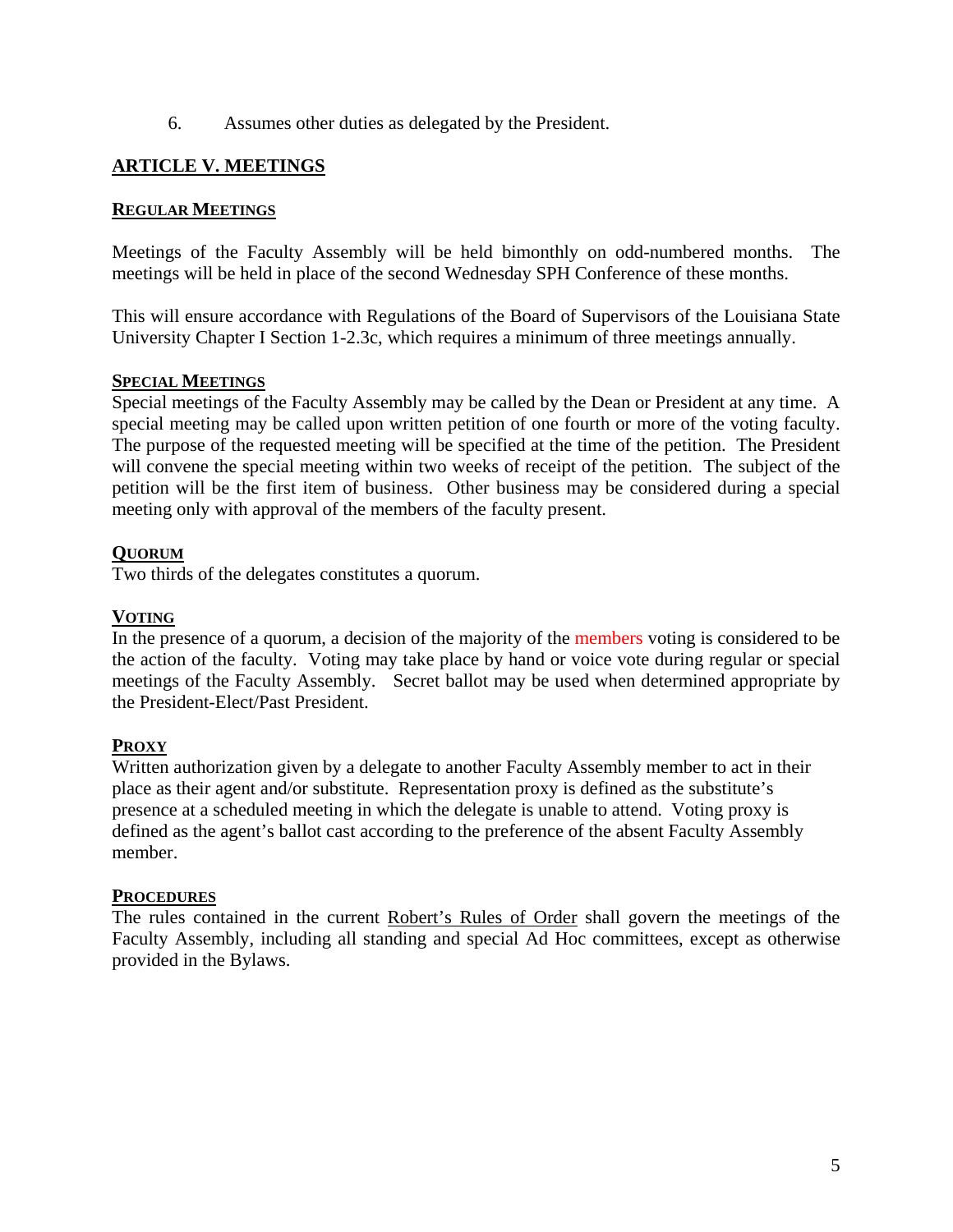## **ARTICLE VI. COMMITTEES OF THE FACULTY**

## **AUTHORITY AND RESPONSIBILITY**

The Faculty Assembly has the authority and responsibility for approving recommendations of the various committees of the Faculty Assembly and for implementing academic and faculty policies. Certain functions may be delegated by the Faculty Assembly to standing or special Ad Hoc Committees.

## **RECORDER**

A non-faculty secretary will be assigned by the Dean to serve as recorder for each Standing Committee. A faculty member of each committee will be designated as faculty recorder to review with the committee Chairperson the minutes and sign the official copies of the committee minutes, to be maintained in the Dean's office. The faculty recorder will be responsible for directing the secretary to distribute minutes of the committee to all members of the committee and to administrators of the School of Public Health.

## **STANDING COMMITTEES**

#### A. **The Standing Committees of the Faculty Assembly are**:

- 1. Administrative Council
- 2. Faculty Appointments, Promotions, and Tenure Committee
- 3. Bylaws, Nominations and Elections Committee
- 4. Curriculum and Evaluation Committee
- 5. Faculty and Student Grievance Committee

#### B. **Purpose**

The purpose of the Standing Committees is to assist the faculty in carrying out the functions and responsibilities of the Faculty Assembly.

## C. **Function**

The function of the Standing Committees is to recommend to the faculty policies and procedures necessary to fulfill the mission of the LSUHSC School of Public Health.

## D. **Membership**

- 1. All voting members of the Faculty Assembly are eligible to serve on standing committees.
- 2. Each faculty member may serve concurrently on either 2 School of Public Health Standing Committees, or a combination of 2 committees - Standing Committee or long term Ad Hoc Committee (assignment lasting longer than 6 months).
- 3. Members of the Standing Committees are to be elected unless otherwise specified in these Bylaws. Faculty committee members may give proxy to a voting committee member.
- 4. Bylaws, Nominations and Elections Committee will provide for special elections to fill committee membership vacancies within one (1) month of the vacancy, unless the vacancy occurs within ninety (90) days of the end of the term.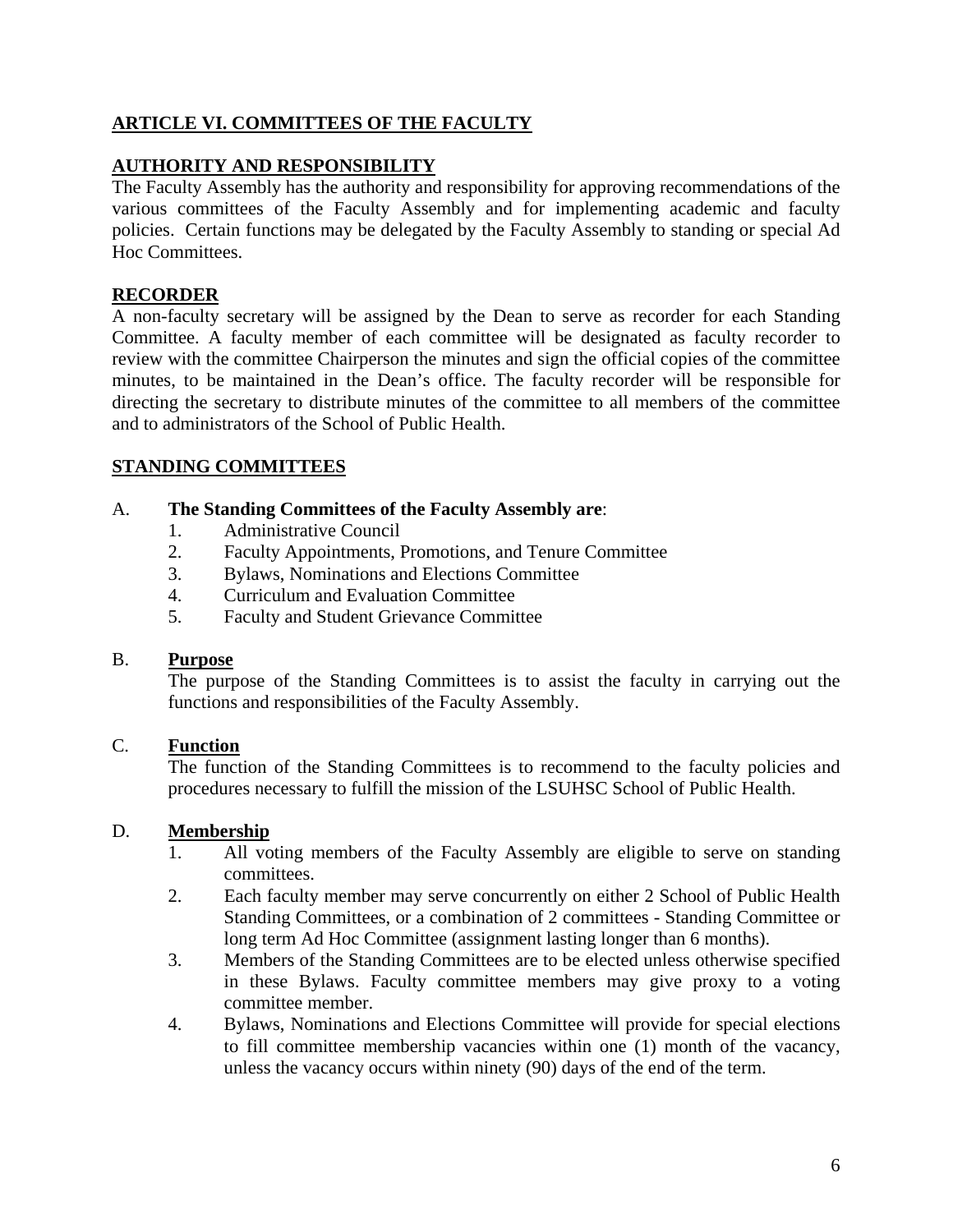- 5. A term of Standing Committee membership is 2 fiscal years, unless otherwise specified in the Bylaws. The fiscal year begins July 1 and ends June 30 of the following year.
- 6. Each faculty member may serve no more than 2 consecutive terms on a particular committee. At least a one (1) year break in membership must occur before a faculty member can serve on that committee again.
- 7. Membership on all Standing Committees shall be staggered to provide for carryover representation.
- 8. Student members of the committees are elected by the student body. Alternate student representatives are elected by the student body. Student members have voting privileges as designated by each committee. Student membership terms are for one year. A student may serve 2 consecutive terms.
- 9. Standing Committees may request resource persons to advise them on the committee's work. These resource persons do not have voting privileges on the committee.
- 10. The Dean or Chairperson of a Standing Committee may appoint a faculty member as an advisor to a Standing Committee. This faculty member does not have voting privileges.
- 11. Faculty members representing their departments are elected by their respective departments.

# E. **Officers**

# 1. **Chairperson**

- a. The members of each Standing Committee will elect a Chairperson from the committee, with the exception of Administrative Council which is chaired by the Dean.
	- (1) The Chairperson will serve a term of two years.
	- (2) A committee member may serve as Chairperson for no more than two consecutive terms. At least a one year break in serving as Chairperson must occur before a faculty member can serve as Chairperson on that particular committee again.
	- (3) The Chairperson of any Standing Committee should have been on the faculty at least one full calendar year.

# b. **The duties of the Chairperson are:**

- (1) Chairs all meetings of the Standing Committee.
- (2) Prepares agenda and supportive materials for all meetings of the Standing Committee and distributes to committee members at least one (1) week in advance of the committee meeting.
- (3) Reviews all minutes with the faculty recorder.
- (4) Prepares reports to be distributed to each faculty member. Submits official copy of the Standing Committee's minutes and reports to the Dean's office for filing.
- (5) Presents motions related to the committee's work to faculty for vote.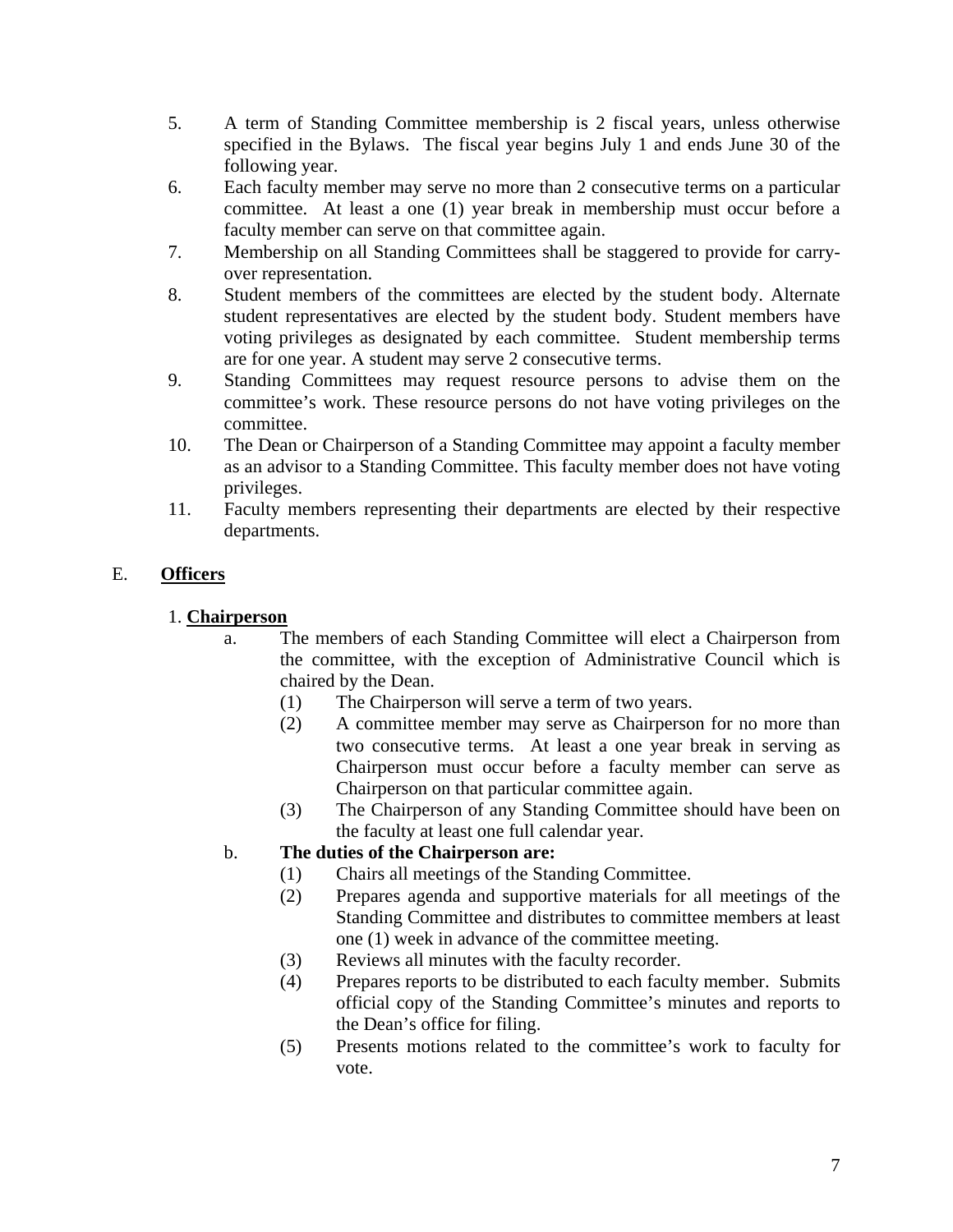- (6) Prepares an annual report which is attached to the official minutes of the last meeting of the Faculty Assembly prior to Spring graduation.
- (7) Convenes a committee meeting no more than 2 weeks after the election of new committee members to elect a Chairperson for the upcoming year.

## F. **Meetings of the Standing Committees**

- 1. Each Standing Committee will meet as often as necessary to carry out its stated functions.
- 2. Each committee is authorized to create appropriate subcommittees to accomplish committee work. The committee will determine the size and distribution of the subgroups from the committee membership. One member from the subgroups will be designated to serve as a liaison to the parent committee. Recommendations from the subgroups will be sent to the parent committee for action.
- 3. A quorum of any committee meeting will consist of a majority of the voting members.
- 4. Any faculty member may attend a regular, subgroup or special meeting of a standing committee, having notified the Chairperson.

## **SPECIAL COMMITTEES**

Special committees of the Faculty Assembly may be established as deemed necessary by the President of the Faculty Assembly, the Dean or Administrators of the School of Public Health.

## A. **Purpose**

Special and ad-hoc committees shall be established to accomplish specified tasks.

## B. **Functions**

The special committees will perform the task(s) for which it is created, hold such meetings as necessary to accomplish the specified tasks, and submit reports to the faculty committee, Dean and Administrators of the School of Public Health as requested.

## **Administrative Council**

#### A. **Purpose**

To provide shared governance for the School of Public Health related to implementing the strategic plan and meeting goals.

## B. **Functions**

- 1. Develops and approves academic and administrative policies for the School
- 2. Approves recommendations of the School committees.
- 3. Reviews budget for the School.
- 4. Evaluates the progress of the School in meeting its mission and the goals of the strategic plan and provides updates annually with participation of faculty and senior staff.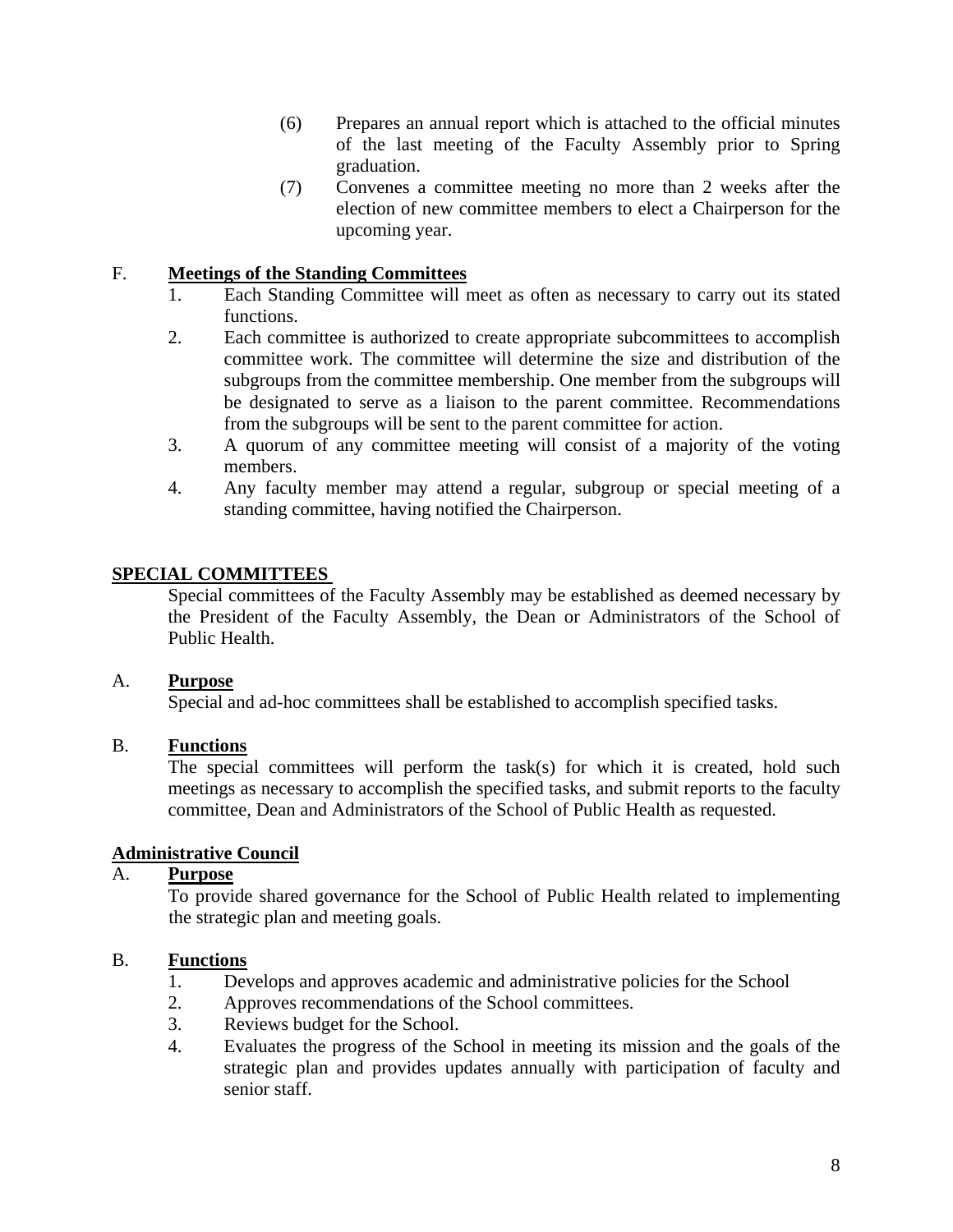- 5. Evaluates progress of the School in meeting Health Sciences Center diversity goals and policies or procedures.
- 6. Evaluates progress in meeting Council for Education in Public Health and Southern Association of Colleges and Schools accreditation requirements.
- 7. Evaluates private fund raising activities.
- 8. Reviews policies and procedures relating to student affairs and recommends changes.

## C. **Membership**

- Dean (Chair)
- Associate Dean
- President of Faculty Assembly
- Academic Program Directors
- Two faculty, elected by the Faculty Assembly (1 associate level or above, 1 assistant level or below)
- One student representative

## **Faculty Appointments, Promotions, and Tenure Committee**

## A. **Purpose**

- 1. To recommend faculty for appointment to the ranks of Associate Professor and Professor in accordance with the guidelines of the LSUHSC School of Public Health.
- 2. To recommend faculty for promotion to the ranks of Assistant Professor, Associate Professor, and Professor in accordance with the guidelines of the LSUHSC School of Public Health.
- 3. To recommend applications for Grants of Tenure for non tenured faculty in accordance with the guidelines of the LSUHSC School of Public Health.
- 4. To recommend changes to the LSUHSC School of Public Health guidelines for appointments, promotions and tenure.

# B. **Functions**

- 1. Reviews, evaluates and votes on applications for appointment of faculty to the ranks of Assistant Professor, Associate Professor, and Professor in accordance with the guidelines of the LSUHSC School of Public Health.
- 2. Reviews, evaluates and votes on applications for promotion of faculty to the ranks of Assistant Professor, Associate Professor, and Professor in accordance with the guidelines of the LSUHSC School of Public Health.
- 3. Reviews, evaluates and votes on applications of Grants of Tenure in accordance with the guidelines of the LSUHSC School of Public Health.
- 4. Forwards committee recommendations on appointment, promotions, and tenure to the Dean for approval.
- 5. Periodically reviews LSUHSC School of Public Health guidelines for appointments, promotions, and tenure and makes recommendations to the Dean for approval.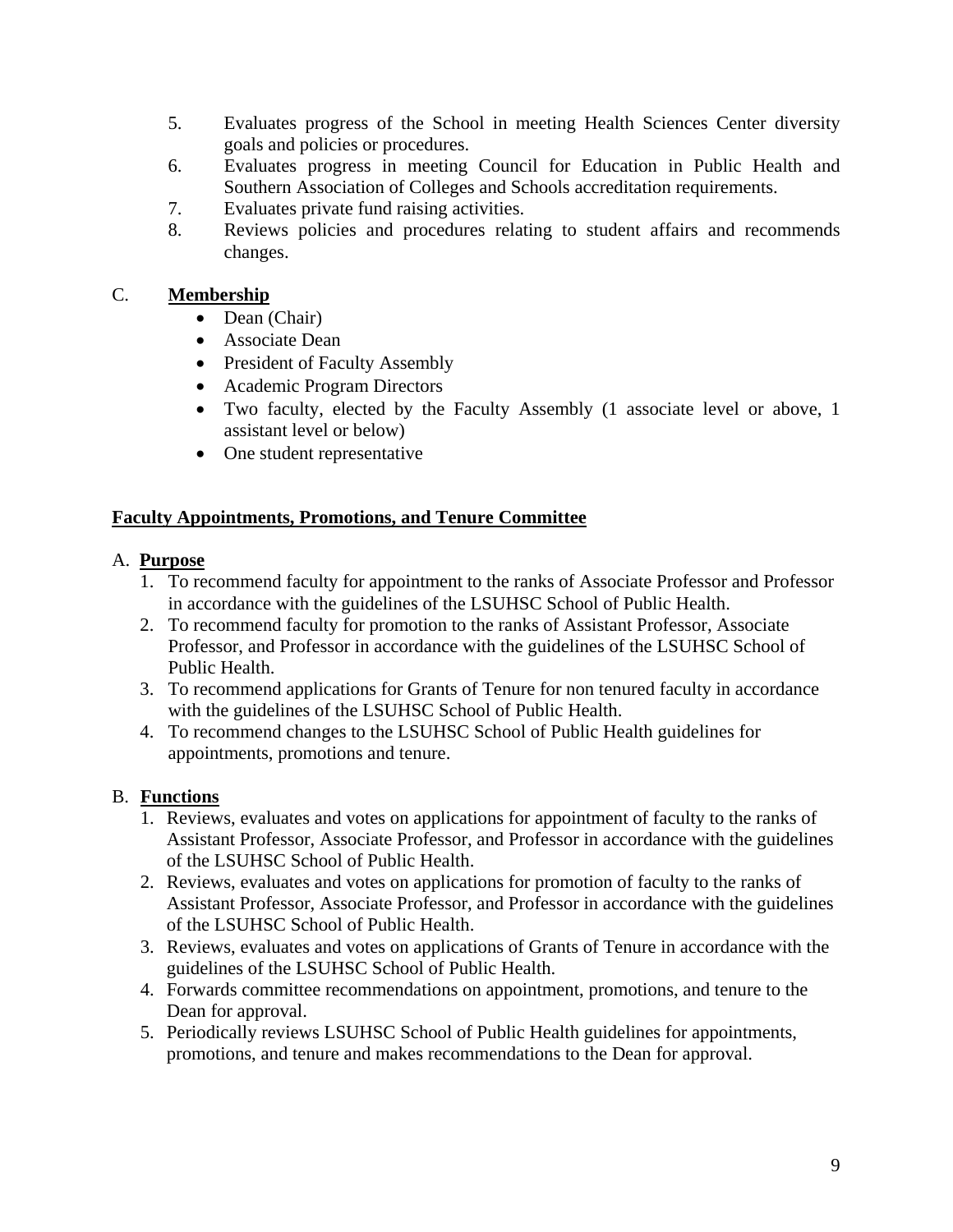# C. **Membership**

- Associate Dean for Academic Affairs
- Academic Program Director, Biostatistics
- Academic Program Director, Environmental Health
- Academic Program Director, Epidemiology
- Academic Program Director, Behavioral Health
- Academic Program Director, Health Policy/Systems Management
- 2 senior faculty elected by the Faculty Assembly
- 1 faculty appointed by the Dean

## **Curriculum and Evaluation Committee:**

## **A. Purpose**

- 1. To plan, implement, and evaluate academic programs to ensure consistency with the philosophy and mission of the LSUHSC School of Public Health and the LSU Health Sciences Center, and in accordance with the requirements of the Council for Education in Public Health.
- 2. To promote optimum articulation between School of Public Health curricula areas.
- 3. To evaluate course offerings to ensure merit in objectives/content and consistency with philosophy and mission of both the LSUHSC School of Public Health and the LSU Health Sciences Center.
- 4. To assist teaching faculty in obtaining their maximum potential and effectiveness through performance reviews by peer observers and student evaluations.
- 5. To provide a forum for faculty and students with regard to curriculum issues

# **B. Functions**

- 1. Approval of new courses and/or major changes in existing courses and degree programs
- 2. Creating and maintaining course and degree evaluation procedures
- 3. Compilation and reporting of evaluation procedure results
- 4. Approval of students for graduation

# **C. Membership**

- Associate Dean (Chair)
- Representatives selected by each academic program (Biostatistics, Environmental Health, Epidemiology, Behavioral Health, and Health Policy/Systems Management)
- Director of Admissions and Student Affairs
- 2 Student Representatives, from different academic areas

## **Faculty and Student Grievance Committee**

## A. **Purpose**

- 1. To provide formal recommendations to the Dean on unresolved matters of grievance.
- 2. To represent the final faculty position on unresolved matters of grievance.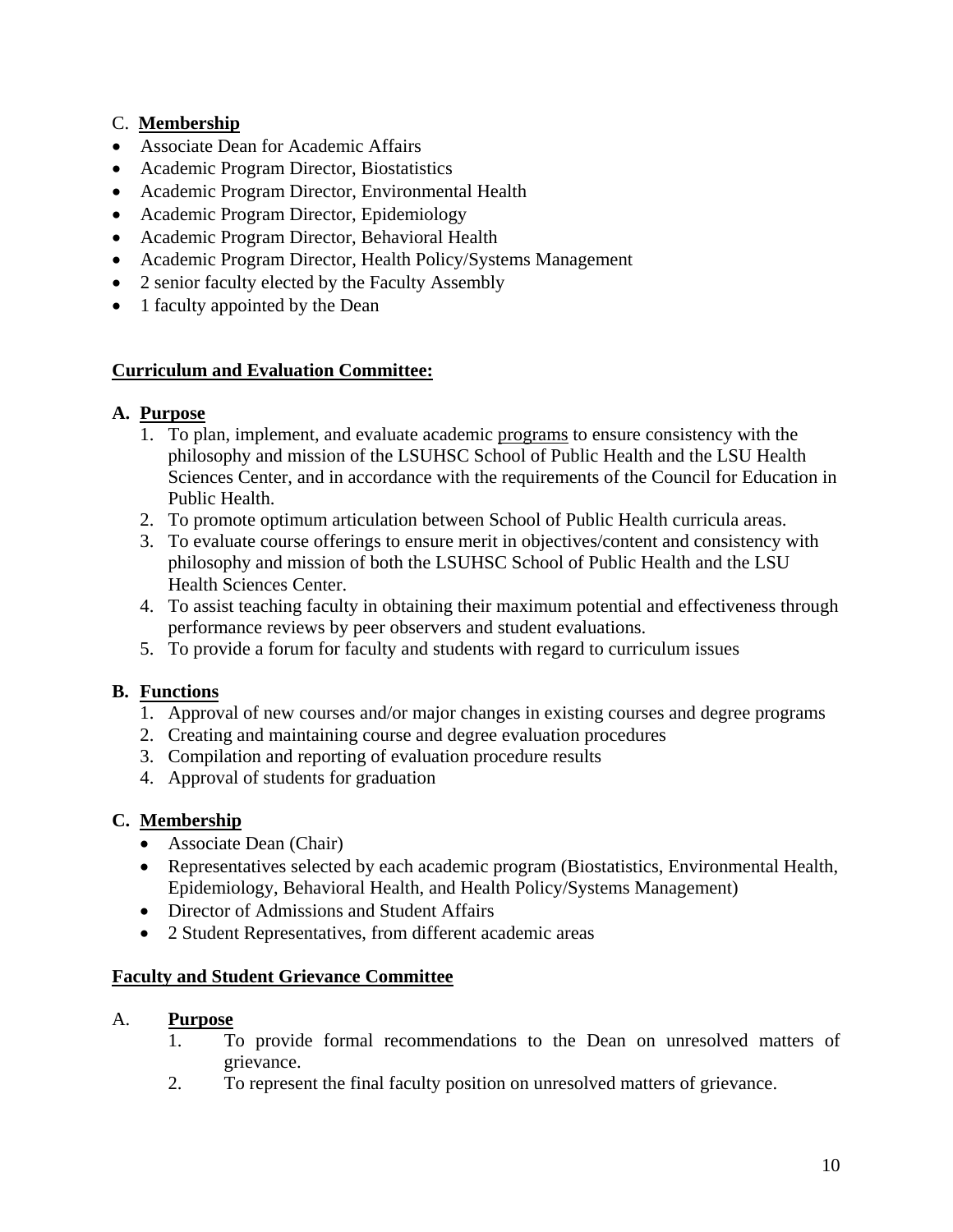# B. **Functions**

- 1. Determines if a request for an appeal is setting forth an appealable issue.
- 2. Conducts hearings on unresolved complaints involving faculty work situations or student academic situations that assert that: a policy, rule, or regulation has been violated or applied improperly; no policy, rule, or regulation exists where one should; or there has been unfair or inequitable treatment.
- 3. Conducts any independent investigation necessary including calling witnesses.
- 4. Renders a written report to the Dean on each appeal.
- 5. Develops, annually reviews, and amends as necessary the formal School of Public Health Procedures for Faculty Grievances and Appeals.

# C. **Membership**

- Five faculty: three elected by the Faculty Assembly each from different academic areas; and two appointed by the Dean
- Two students when matters of student grievances are being considered

# D. **General Provisions**

- 1. All parties to the appeal shall attempt to resolve the conflict or dispute at the lowest administrative level possible.
- 2. Any committee member believing it to be inappropriate for him/her to hear and vote on a particular case due to a perceived conflict of interest shall recuse him/herself prior to the formal hearing.
- 3. A minimum of four committee members must be present at each session.
- 4. All grievance procedures shall be conducted in accordance with School of Public Health policies and procedures.

# **Bylaws, Nominations and Elections Committee**

## A. **Purpose**

- 1. To maintain, interpret and revise the Bylaws as required in order to sustain the integrity of the organization
- 2. To establish nomination and election policies and procedures for the LSUHSC School of Public Health.

## B. **Functions**

- 1. Reviews Bylaws annually.
- 2. Interprets the meaning and intent of the Bylaws upon request by the faculty.
- 3. Provides for revision of School of Public Health Bylaws, as stated in Article VII.
	- a. Accepts written proposals for revision of the Bylaws upon request from any full-time faculty member. These proposals must contain the rationale for the change as well as the specific changes requested. The Bylaws Committee may request additional information from those submitting the proposed revision. Once in the proper format, all requests for Bylaws revision will be brought to the Faculty Assembly at the time of the year when Bylaws are open for revision.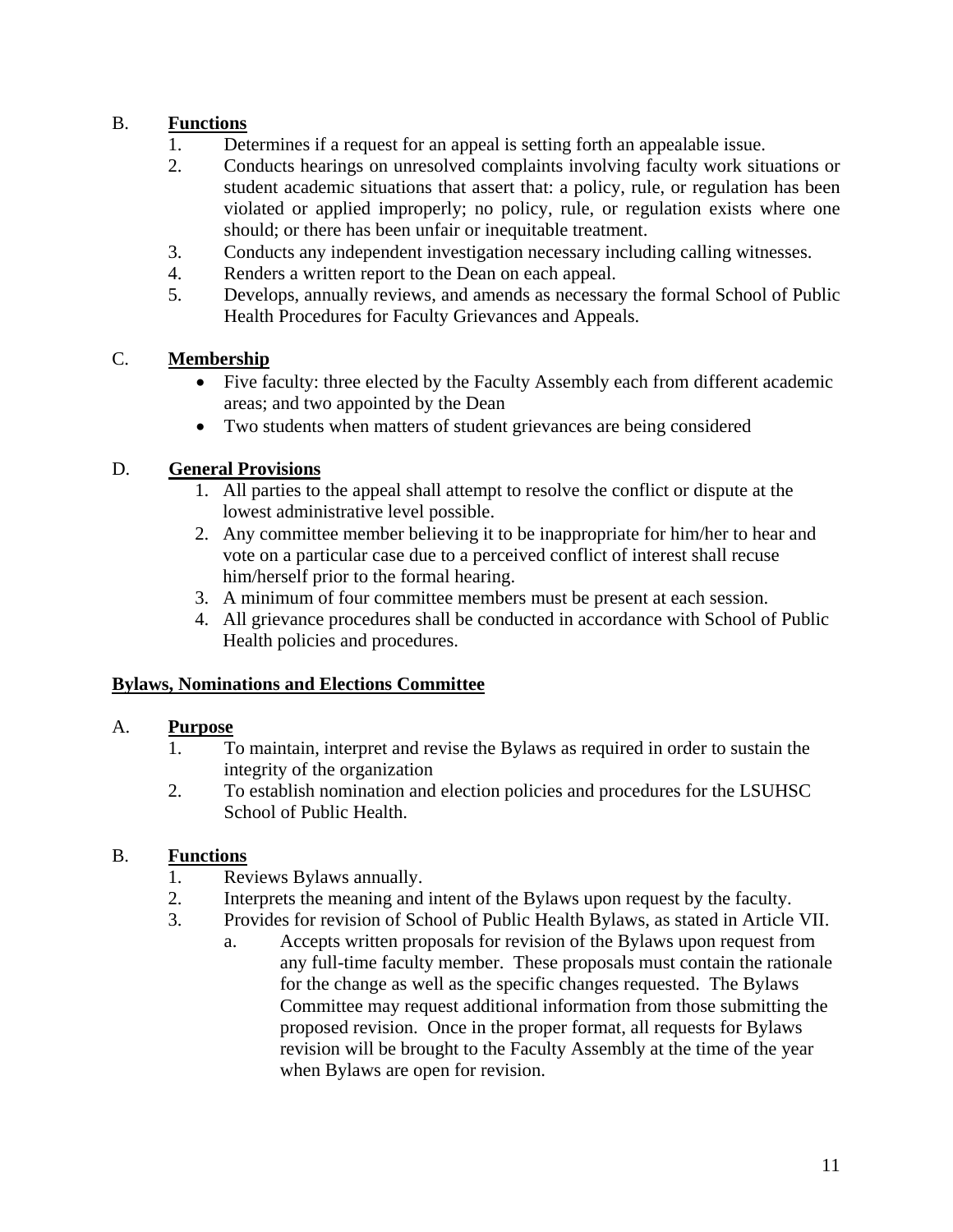- b. Reviews the proposals and their subsequent impact upon present Bylaws. The recommendation(s) of the Bylaws Committee will be presented and the Faculty Assembly will vote on the revisions.
- 4. Polls faculty members for committee membership preferences within the School of Public Health.
- 5. Prepares a ballot for the election of officers of the Faculty Assembly and all elected members of Standing Committees within the School of Public Health.
	- a. Circulates official ballot to voting members of the faculty two (2) weeks prior to election deadline (April).
	- b. Reports the election results to the faculty.
	- c. Retains ballots and signed tally sheets in a sealed envelope (held by the recorder) for thirty (30) days, after which time the ballots will be destroyed unless a challenge has been received from a voting faculty member.
	- d. Distributes roster of Standing Committee composition every July.
- 6. Provides for special elections to fill vacancies within one (1) month, unless the vacancy occurs within ninety (90) days of the end of the term.
- 7. Holds elections for special and ad hoc committees as requested by the Chairperson of the Faculty Assembly and/or the Dean.
- 8. Establishes election process.

## C. **Membership**

- Dean
- 2 faculty members elected from Faculty Assembly.
- Past President/President-Elect.

# **ARTICLE VII. SUSPENSION AND REVISION OF THE BYLAWS**

## **SUSPENSION OF THE BYLAWS**

The entire Bylaws document cannot be suspended. Only a specific part of the Bylaws (e.g. a specific article or section of an article) can be suspended by a two-thirds majority vote.

## **REVISION OF THE BYLAWS**

The Bylaws will be open for revision in January of each calendar year. These Bylaws will be revised by a two-thirds majority of the faculty. Voting takes place after the proposed revision(s) have been distributed for a minimum of 2 weeks. The voting must take place on or before the last meeting of the Faculty Assembly of the Spring Semester. Revisions will be effective July 1.

## **ARTICLE VIII. LSUHSC FACULTY SENATE REPRESENTATIVES**

Assembly representatives to the LSUHSC-NO Faculty Senate (Senators) must fit the membership criteria for the LSUHSC School of Public Health Faculty Assembly as outlined in Article III of these Bylaws. Two senators shall be selected to serve on the Faculty Senate as representatives of the School of Public Health's Faculty Assembly. The senators will be elected by the Faculty Assembly.